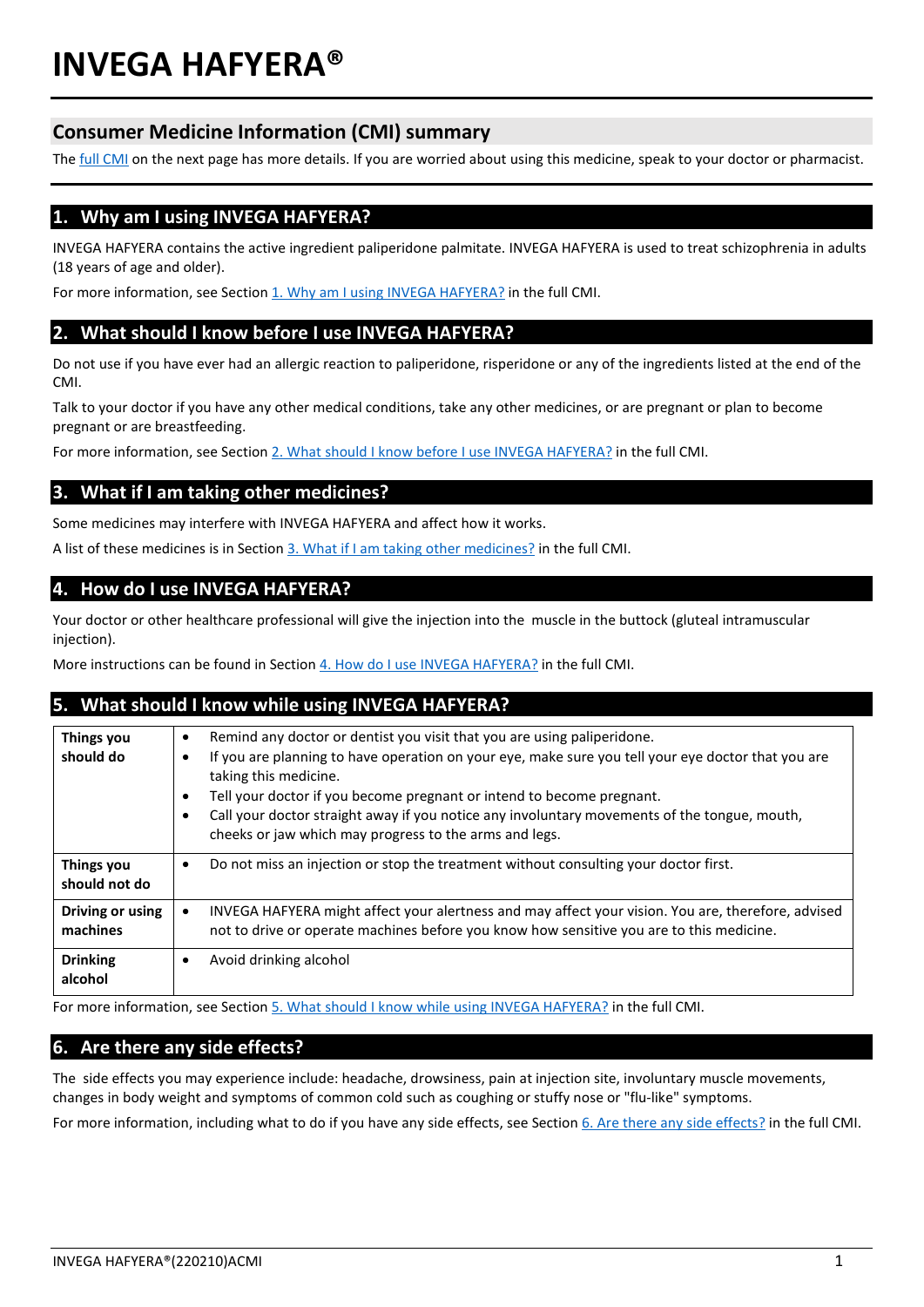# <span id="page-1-2"></span><span id="page-1-0"></span>**INVEGA HAFYERA®**

**Active ingredient(s):** *paliperidone palmitate*

# **Consumer Medicine Information (CMI)**

This leaflet provides important information about using INVEGA HAFYERA. **You should also speak to your doctor or pharmacist if you would like further information or if you have any concerns or questions about using INVEGA HAFYERA.**

## **Where to find information in this leaflet:**

- 1. [Why am I using INVEGA HAFYERA?](#page-1-3)
- 2. [What should I know before I use INVEGA HAFYERA?](#page-1-1)
- 3. [What if I am taking other medicines?](#page-2-0)
- 4. [How do I use INVEGA HAFYERA?](#page-2-1)
- 5. What [should I know while using INVEGA HAFYERA?](#page-3-0)
- 6. [Are there any side effects?](#page-3-1)
- 7. [Product details](#page-4-0)

# <span id="page-1-3"></span>**1. Why am I using INVEGA HAFYERA?**

**INVEGA HAFYERA contains the active ingredient paliperidone palmitate.** INVEGA HAFYERA belongs to the class of antipsychotic medicines and is used to treat schizophrenia in adults (18 years of age and older).

INVEGA HAFYERA is used after you have been treated with the 1-month injection for at least 4 months or the 3-month injection for at least one injection cycle. After your symptoms have been adequately treated with the 1 month or 3-month injection, INVEGA HAFYERA is used to keep the symptoms under control, i.e., to prevent its recurrence.

INVEGA HAFYERA injections are given once every 6 months.

Schizophrenia is a mental illness with symptoms such as hearing things, seeing or sensing things that are not there, mistaken beliefs, unusual suspiciousness, becoming withdrawn, incoherent speech, and reduced behavioral/emotional responses. People living with schizophrenia may also feel depressed, anxious, guilty, or tense.

# <span id="page-1-1"></span>**2. What should I know before I use INVEGA HAFYERA?**

## **Warnings**

## **Do not use INVEGA HAFYERA if:**

- 1. you are allergic to paliperidone, or to risperidone which is another antipsychotic medicine similar to paliperidone, or any of the ingredients listed at the end of this leaflet.
- 2. Always check the ingredients to make sure you can use this medicine.

Allergic reaction can be recognised for instance by skin rash, itching, shortness of breath or swollen face. If any of these occur, contact your doctor right away.

## **Check with your doctor if you:**

- have any other medical conditions:
	- o Parkinson's disease or Dementia
	- o have ever been diagnosed with a condition whose symptoms include high temperature and muscle stiffness (also known as Neuroleptic Malignant Syndrome)
	- o have ever experienced abnormal movements of the tongue or face (Tardive Dyskinesia)
	- o are at risk for diabetes or high blood sugar
	- o have heart disease or heart disease treatment that makes you prone to low blood pressure, or are prone to drop in blood pressure or feeling dizzy when you stand up from lying or sitting positions
	- o have epilepsy
	- o have or have had low white blood cell counts in your blood. Let your doctor know right away if you develop a fever or infection while being treated with INVEGA HAFYERA
	- o have a loss of kidney function. Your doctor may reduce your dose of INVEGA HAFYERA if your kidney function is reduced
	- o have a loss of liver function
	- o have prolonged and/or painful erection
	- o have had problems with body temperature regulation
	- o have a history of blood clots (or someone else in your family has a history of blood clots). Blood clots in the lungs and legs have been seen in patients taking medicines that are similar to INVEGA HAFYERA. Blood clots in the lungs can be fatal.
- Even for patients who have previously tolerated oral paliperidone or risperidone, allergic reactions have been reported very rarely after receiving the 1-month paliperidone palmitate injection product and it is possible that allergic reactions could occur with INVEGA HAFYERA.
- Body weight changes have been seen in patients receiving antipsychotic medicines. Your doctor may monitor your body weight while you are being treated with INVEGA HAFYERA.
- During an operation on the eye for cloudiness of the lens (cataract), the pupil (the black circle in the middle of your eye) may not increase in size as needed. Also, the iris (the coloured part of the eye) may become floppy during surgery and that may lead to eye damage. If you are planning to have an operation on your eye, make sure you tell your eye doctor that you are taking this medicine.
- take any medicines for any other condition

During treatment, you may be at risk of developing certain side effects. It is important you understand these risks and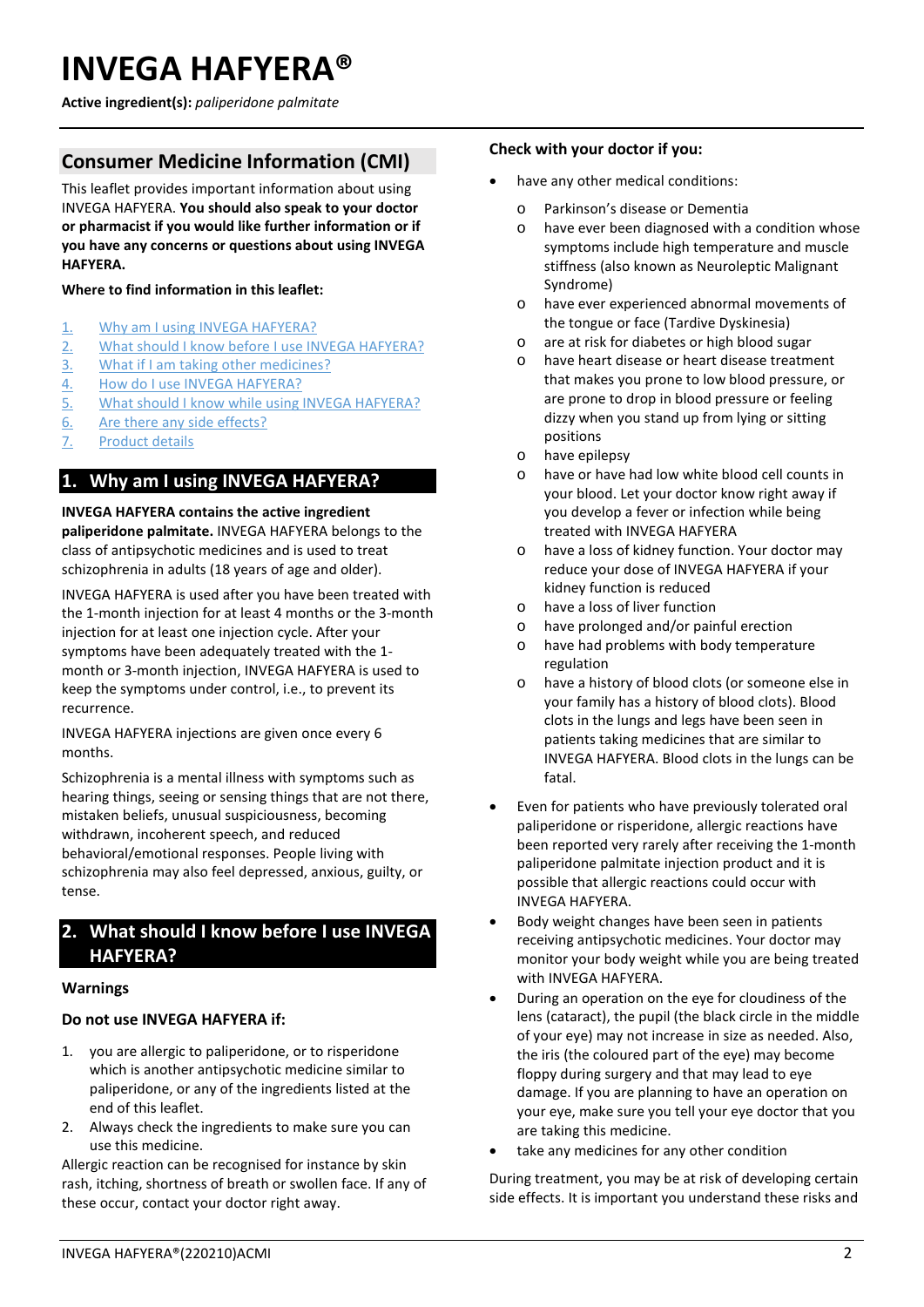how to monitor for them. See additional information under Section [6. Are there any side effects?](#page-3-1)

## **Pregnancy and breastfeeding**

Check with your doctor if you are pregnant or intend to become pregnant.

You should not take INVEGA HAFYERA during pregnancy unless this has been discussed with your doctor. Shaking, muscle stiffness and/or weakness, sleepiness, agitation, breathing problems, or difficulty in feeding may occur in your newborn baby if you use INVEGA HAFYERA at any time during your pregnancy, and even if you used INVEGA HAFYERA before becoming pregnant.

• Do not breastfeed while you are being treated with INVEGA HAFYERA. Consult your doctor in that case.

## **Patients with kidney or liver impairment**

Your doctor may adjust your dose of INVEGA HAFYERA based upon your kidney function. INVEGA HAFYERA has not been studied in patients with liver impairment, but based on experience with orallyadministered paliperidone, adjustment in dose is typically not necessary in patients with mild to moderate liver impairment. The doctor will use his/her best judgement if INVEGA HAFYERA is being considered for use in a patient with severe liver impairment.

## **Elderly Patients**

INVEGA HAFYERA has not been studied in elderly patients with dementia. However, elderly patients with dementia, who are treated with other similar types of medicine, may have an increased risk of stroke or death.

## **Children and Adolescents**

• INVEGA HAFYERA is not for treating people with schizophrenia who are younger than 18 years old.

# <span id="page-2-0"></span>**3. What if I am taking other medicines?**

## **Some medicines may interfere with INVEGA HAFYERA and affect how it works.**

Tell your doctor or pharmacist if you are taking any other medicines, including any medicines, vitamins or supplements that you buy without a prescription from your pharmacy, supermarket or health food shop.

- some medicines may increase the levels of paliperidone in your blood, which may produce an increase in side effects resembling overdose of INVEGA HAFYERA
- Since INVEGA HAFYERA can make you sleepy or drowsy, care should be taken when INVEGA HAFYERA is taken with other medicines that can also cause sleepiness or drowsiness.
- Since INVEGA HAFYERA can lower blood pressure, care should be taken when INVEGA HAFYERA is taken with other medicines that lower blood pressure.
- INVEGA HAFYERA can reduce the effect of medicines against Parkinson's disease and restless legs syndrome (e.g., levodopa).
- INVEGA HAFYERA should be used with caution with medicines that increase the activity of the central nervous system (psychostimulants such as methylphenidate).

**Check with your doctor or pharmacist if you are not sure about what medicines, vitamins or supplements you are taking and if these affect INVEGA HAFYERA.**

# <span id="page-2-1"></span>**4. How do I use INVEGA HAFYERA?**

## **How much to use**

- The first dose of INVEGA HAFYERA is determined by your doctor or healthcare professional based on your existing dose for 1-month injection product (INVEGA SUSTENNA) or 3-month injection product (INVEGA TRINZA)
- INVEGA HAFYERA is given by injection into the muscle of your buttock once every 6 months. Depending on your symptoms, your doctor may increase or decrease the dose of medicine you receive at the time of your scheduled injection.

## **When to use INVEGA HAFYERA**

- INVEGA HAFYERA is only used after you have been treated with the 1-month injection product (INVEGA SUSTENNA) for at least 4 months or the 3-month injection (INVEGA TRINZA) for at least one injection cycle.
- Like the 1-month and the 3-month injection, INVEGA HAFYERA is administered by your doctor or other healthcare professional in a doctor's office or clinic. Your doctor will tell you when to come into the doctor's office or clinic for the injection. It is important not to miss your scheduled dose.

## **If you forget to use INVEGA HAFYERA**

If you cannot keep your appointment with the doctor, make sure you call your doctor right away so another appointment can be made as soon as possible. Your doctor may also want to see you even if you are not scheduled for an injection of INVEGA HAFYERA.

## **If you use too much INVEGA HAFYERA**

This medicine will be given to you under medical supervision; it is, therefore, unlikely that you will be given too much.

Patients who have been given too much paliperidone may experience the following symptoms: drowsiness or sleepiness, fast heart rate, low blood pressure, an abnormal electrocardiogram (electrical tracing of the heart), or slow or abnormal movements of the face, body, arms, or legs.

Because INVEGA HAFYERA is stored and administered by healthcare professionals, the potential for overdosage by patients is low.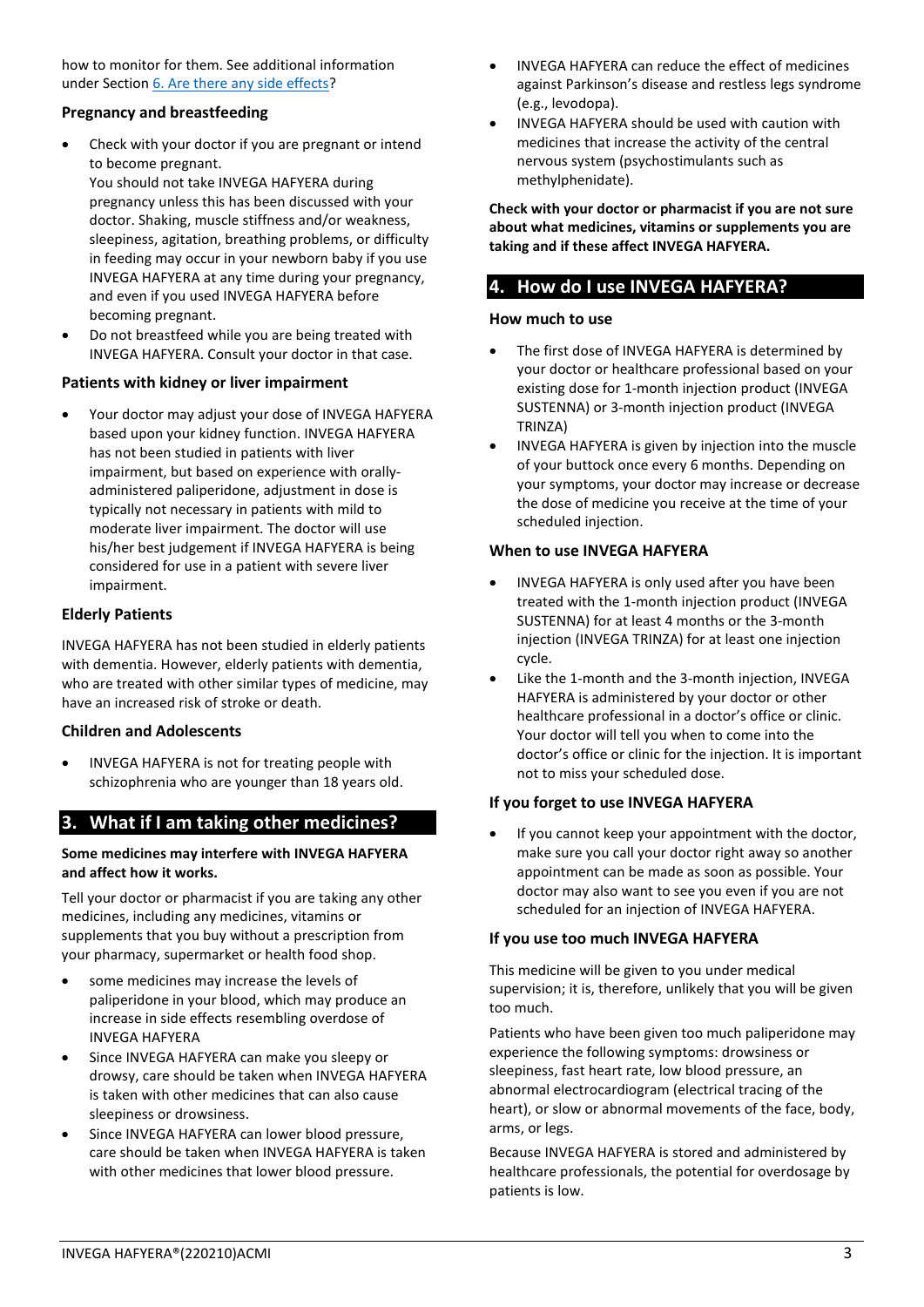In overdose, one or more of the following signs may occur: reduced consciousness, drowsiness, sleepiness, excessive trembling, excessive muscle stiffness, fast beating heart, and low blood pressure. Cases of abnormal electrical conduction in the heart (QT prolongation) and convulsion have been reported.

Overdose can happen if you are taking other medications together with INVEGA HAFYERA.

**If you experience the above symptoms, you should immediately contact your doctor.**

## <span id="page-3-0"></span>**5. What should I know while using INVEGA HAFYERA?**

## **Things you should do**

Follow your doctor's instructions carefully.

If you are planning to have operation on your eye, make sure you tell your eye doctor that you are taking this medicine.

Tell your doctor if you become pregnant or intend to become pregnant.

## **Call your doctor straight away if you:**

• notice any involuntary movements of the tongue, mouth, cheeks or jaw which may progress to the arms and legs.

These may be symptoms of a condition called tardive dyskinesia, which can develop in people taking antipsychotic medicines, including INVEGA HAFYERA. This condition is more likely to occur during longer term treatment and in older women. In very rare cases, these symptoms may be permanent. However, if detected early, these symptoms are usually reversible.

Remind any doctor or dentist you visit that you are using INVEGA HAFYERA.

## **Things you should not do**

• Do not miss an injection or stop the treatment without consulting your doctor first.

#### **Driving or using machines**

#### **Be careful before you drive or use any machines or tools until you know how INVEGA HAFYERA affects you.**

INVEGA HAFYERA might affect your alertness and may affect your vision. You are, therefore, advised not to drive or operate machines before you know how sensitive you are to this medicine.

## **Drinking alcohol**

#### **Alcohol should be avoided when taking INVEGA HAFYERA.**

## **Looking after your medicine**

• INVEGA HAFYERA is stored and administered by healthcare professionals so it is unlikely that you will store this medicine at home. If you do,

- o store below 25°C in a horizontal position. See arrows on product carton for proper orientation.
- o store it in a cool dry place away from moisture, heat or sunlight; for example, do not store it in the bathroom or near a sink, or in the car or on window sills.

Do not use this medicine after the expiry date.

**Keep it where young children cannot reach it.**

## **Getting rid of any unwanted medicine**

<span id="page-3-1"></span>Medicines should not be disposed of via wastewater or household waste. Ask your pharmacist how to dispose of medicines no longer required. These measures will help to protect the environment.

## **6. Are there any side effects?**

All medicines can have side effects. If you do experience any side effects, most of them are minor and temporary. However, some side effects may need medical attention.

See the information below and, if you need to, ask your doctor or pharmacist if you have any further questions about side effects.

#### **Less serious side effects**

symptoms

| Less serious side effects                                                                                                                                                                                                                              |  | What to do                                    |
|--------------------------------------------------------------------------------------------------------------------------------------------------------------------------------------------------------------------------------------------------------|--|-----------------------------------------------|
| difficulty thinking, working or<br>carrying out your usual daily<br>activities because of:                                                                                                                                                             |  | Speak to your<br>doctor if you<br>have any of |
| headache<br>trembling, muscle weaknesses,<br>unsteadiness on your feet, lack<br>of coordination or slow,<br>shuffling walk<br>difficulty falling or staying<br>asleep, drowsiness, tiredness,<br>difficulty in concentrating<br>pain at injection site |  | these side<br>effects                         |
| behavioural changes such as:                                                                                                                                                                                                                           |  |                                               |
| irritability or agitation<br>unusual anxiety or depression<br>lack of emotion<br>unusually elevated mood                                                                                                                                               |  |                                               |
| movement changes such as:<br>muscle or joint stiffness or pain,<br>bone or muscle ache<br>unusual restlessness<br>unusual facial movements with<br>sustained upwards stare                                                                             |  |                                               |
| other changes such as:                                                                                                                                                                                                                                 |  |                                               |
| unexplained increase in appetite<br>or weight gain<br>weight loss<br>common cold such as coughing<br>or stuffy nose or "flu-like"                                                                                                                      |  |                                               |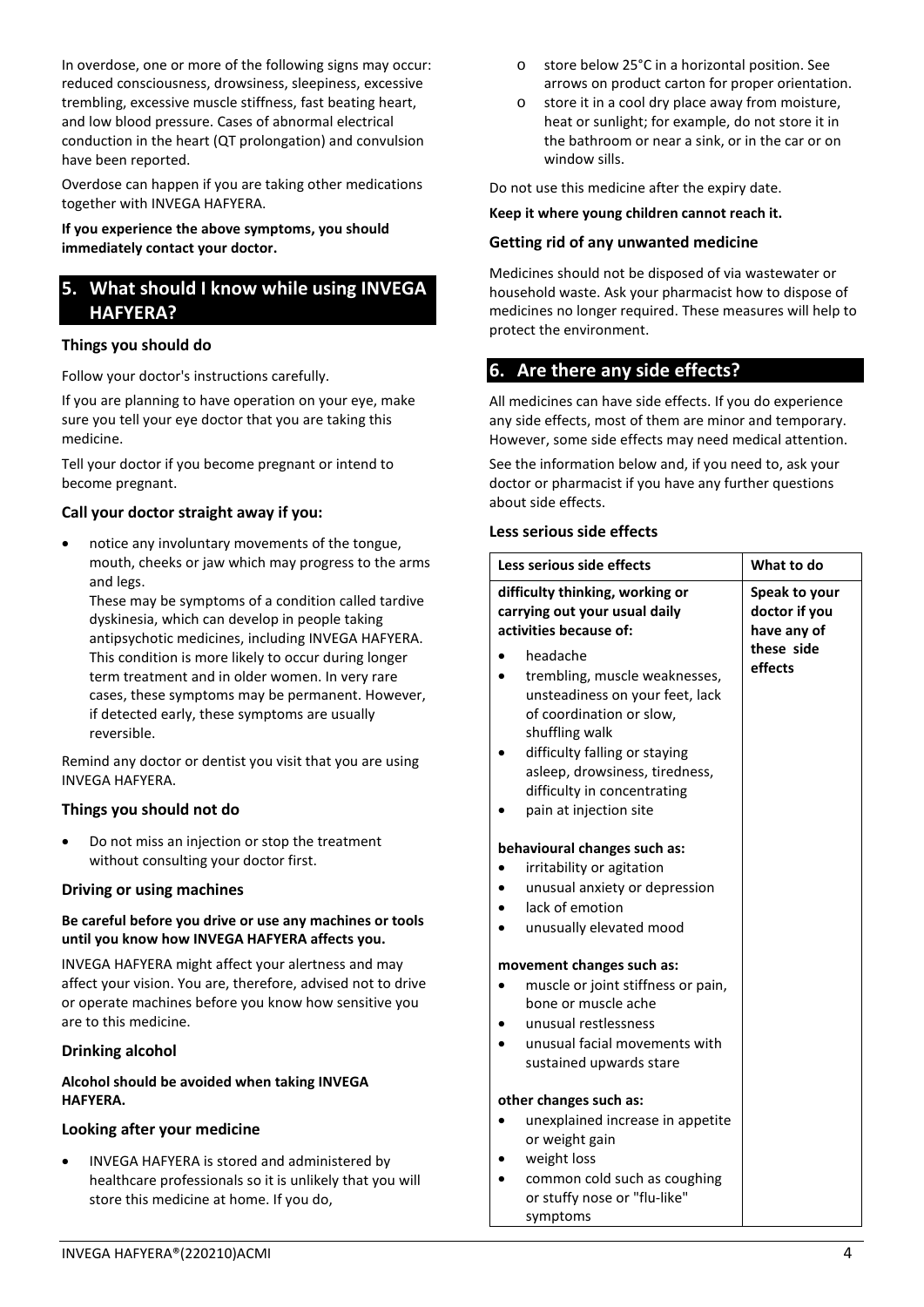| urinary tract infection           |  |
|-----------------------------------|--|
| eye rolling                       |  |
| toothache                         |  |
| dry mouth, distorted taste        |  |
| sensation, drooling               |  |
| acne                              |  |
| dry skin                          |  |
| hardening of the skin             |  |
| nosebleeds                        |  |
| vomiting, indigestion, nausea,    |  |
| abdominal pain                    |  |
| diarrhoea                         |  |
| constipation                      |  |
| unusual secretion of breast milk  |  |
| breast swelling                   |  |
| missed or irregular menstrual     |  |
| periods                           |  |
| difficulty getting or maintaining |  |
| an erection                       |  |

## **Serious side effects**

| Serious side effects                                                                                                                                                                                               | What to do                                                                                       |
|--------------------------------------------------------------------------------------------------------------------------------------------------------------------------------------------------------------------|--------------------------------------------------------------------------------------------------|
| Severe allergic reaction that may<br>include:                                                                                                                                                                      | Call your doctor<br>straight away,                                                               |
| rash, itching or hives on the skin<br>shortness of breath, wheezing or<br>difficulty breathing<br>swelling of the face, lips, tongue<br>or other parts of the body                                                 | or go straight<br>to the<br><b>Emergency</b><br>Department at<br>your nearest<br>hospital if you |
| heart or blood pressure problems<br>such as:                                                                                                                                                                       | notice any of<br>these serious                                                                   |
| fall in blood pressure, blurry<br>vision, light-headedness or<br>dizziness particularly on standing<br>despite sitting or lying down<br>very fast heart rate, slowed<br>heart rate, heart rhythm<br>irregularities | side effects.                                                                                    |
| signs of high blood sugar or diabetes                                                                                                                                                                              |                                                                                                  |
| such as:<br>being thirsty all the time, having<br>to urinate or "pass urine" more<br>often than usual, or feeling weak<br>or hungry.                                                                               |                                                                                                  |
| liver related:                                                                                                                                                                                                     |                                                                                                  |
| yellowing of skin (jaundice)                                                                                                                                                                                       |                                                                                                  |
| Other changes such as:<br>inability to or pain when passing<br>urine<br>having continuous and/or<br>painful erection (priapism)<br>severe or life-threatening rash<br>with blisters and peeling skin               |                                                                                                  |
| that may start in and around the                                                                                                                                                                                   |                                                                                                  |

| mouth, nose, eyes, and genitals<br>and spread to other areas of the<br>body (Stevens-Johnson<br>syndrome or toxic epidermal<br>necrolysis). |  |
|---------------------------------------------------------------------------------------------------------------------------------------------|--|
| sudden weakness or numbness                                                                                                                 |  |
|                                                                                                                                             |  |
| of the face, arms, or legs,                                                                                                                 |  |
| especially on one side, or                                                                                                                  |  |
| instances of slurred speech                                                                                                                 |  |
| (these are called mini-strokes)                                                                                                             |  |
| involuntary movements of the                                                                                                                |  |
| tongue, face, mouth, cheeks,                                                                                                                |  |
| jaw, arms, legs or trunk                                                                                                                    |  |
| (symptoms of tardive dyskinesia)                                                                                                            |  |
| fever, muscle stiffness, sweating                                                                                                           |  |
| or a lowered level of                                                                                                                       |  |
| consciousness (symptoms of                                                                                                                  |  |
| neuroleptic malignant                                                                                                                       |  |
| syndrome).                                                                                                                                  |  |
|                                                                                                                                             |  |

**Tell your doctor or pharmacist if you notice anything else that may be making you feel unwell.** 

Other side effects not listed here may occur in some people.

## **Reporting side effects**

After you have received medical advice for any side effects you experience, you can report side effects to the Therapeutic Goods Administration online at [www.tga.gov.au/reporting-problems.](http://www.tga.gov.au/reporting-problems) By reporting side effects, you can help provide more information on the safety of this medicine.

**Always make sure you speak to your doctor or pharmacist before you decide to stop taking any of your medicines.**

# <span id="page-4-0"></span>**7. Product details**

This medicine is only available with a doctor's prescription.

## **What INVEGA HAFYERA contains**

| <b>Active ingredient</b> | Paliperidone (as palmitate)               |
|--------------------------|-------------------------------------------|
| (main ingredient)        |                                           |
| <b>Other ingredients</b> | citric acid monohydrate                   |
| (inactive ingredients)   | macrogol 4000                             |
|                          | polysorbate 20                            |
|                          | monobasic sodium phosphate<br>monohydrate |
|                          | sodium hydroxide                          |
|                          | water for injections                      |

**Do not take this medicine if you are allergic to any of these ingredients.**

## **What INVEGA HAFYERA looks like**

INVEGA HAFYERA is available as a white to off-white coloured suspension in pre-filled syringes for intramuscular use in the strengths listed below: